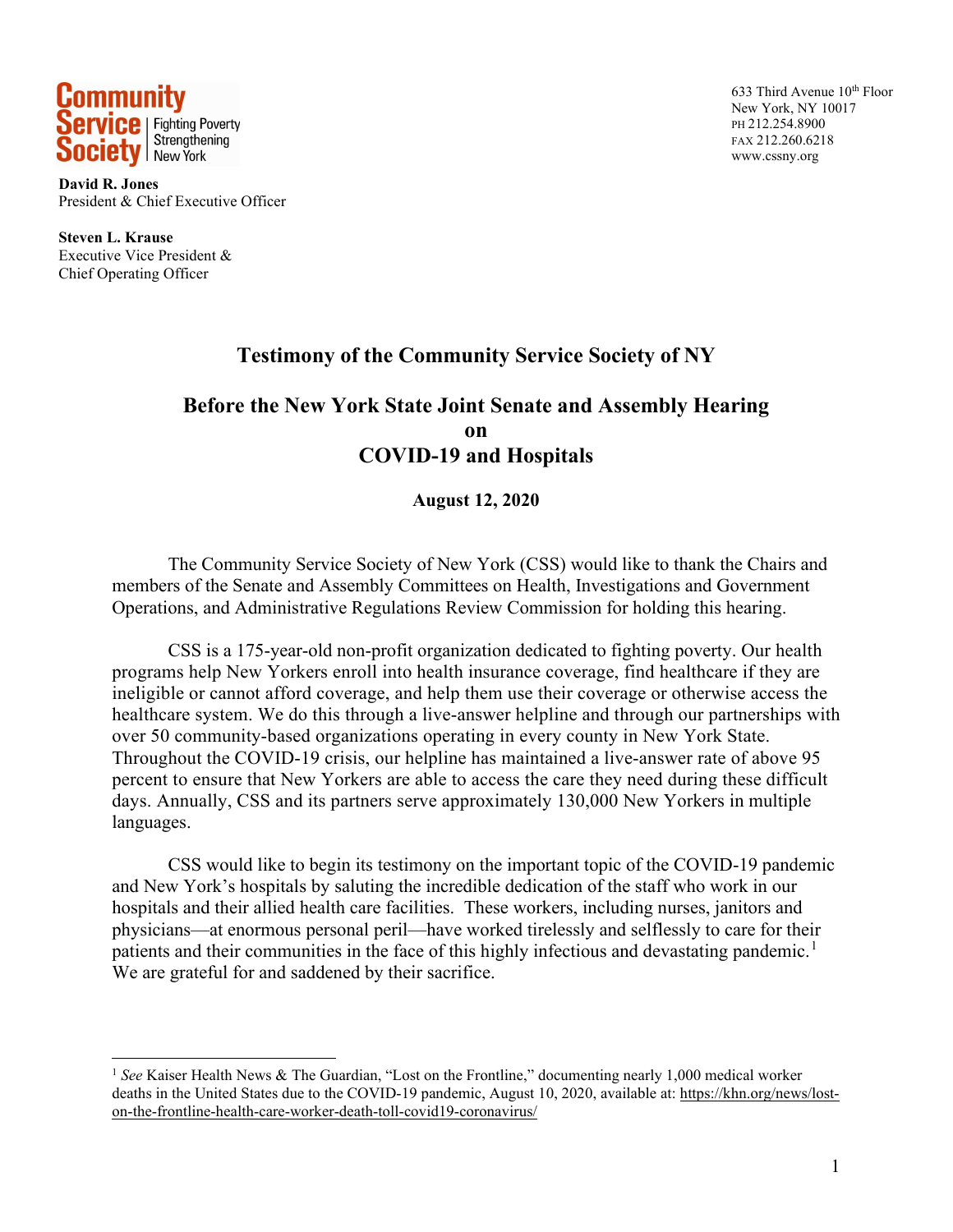The remainder of this testimony will focus on the dramatically disparate impact the COVID-19 pandemic has had on communities of color in comparison to white communities and the structural policies in New York's hospital financing and planning system that contributed to these disparities. In June 2020, CSS published a detailed analysis of this issue in our report, *How Structural Inequalities in New York's Health Care System Exacerbate Health Disparities During the COVID-19 Pandemic: A Call for Equitable Reform*.

#### **The Disparate Impact of COVID-19 on Communities of Color is Socially Constructed**

The age adjusted death rate per 100,000 population for white New Yorkers outside of New York City is 29. This same rate is double for Asian New Yorkers (62) and four times as high for African Americans and Latinx New Yorkers (115 and 103, respectively).<sup>[2](#page-1-0)</sup>

| Age-Adjusted Rate of COVID-19 Fatalities per 100,000 in New York State<br>(Excluding New York City) |                                  |  |
|-----------------------------------------------------------------------------------------------------|----------------------------------|--|
| <b>Race/Ethnicity</b>                                                                               | <b>Fatality Rate per 100,000</b> |  |
| Hispanic                                                                                            | 103                              |  |
| <b>Black</b>                                                                                        | 115                              |  |
| Asian                                                                                               | 62                               |  |
| White                                                                                               |                                  |  |

Source: New York State Department of Health COVID-19 Tracker, August 10, 2020.

Disparities are also occurring in New York City, the epicenter of the epicenter, where African American and Latinx New Yorkers not only experience a death rate twice that of whites (261 and 246 compared to 123), but also are more likely have a COVID case and be hospitalized with COVID.<sup>[3](#page-1-1)</sup>

| Age-Adjusted Rate of COVID-19 Cases per 100,000 in New York City |              |                         |               |
|------------------------------------------------------------------|--------------|-------------------------|---------------|
| <b>Race/Ethnicity</b>                                            | <b>Cases</b> | <b>Hospitalizations</b> | <b>Deaths</b> |
| Hispanic/Latino                                                  | 1,754        | 711                     | 261           |
| Black/African-American                                           | 1,731        | 685                     | 246           |
| Asian/Pacific Islander                                           | 699          | 264                     |               |
| White                                                            | 1,083        | 320                     |               |

Source: New York City Department of Health, August 10, 2020.

Medical literature has documented the pervasive nature of racial and ethnic health disparities long before the pandemic and reiterates that there is no genetic or biologic basis for them.[4](#page-1-2) Rather, it is well settled that these disparities are social constructions related to social

<span id="page-1-0"></span><sup>2</sup> New York State Department of Health COVID-19 tracker, as of August 10, 2020, available at: [https://covid19tracker.health.ny.gov/views/NYS-COVID19-Tracker/NYSDOHCOVID-19Tracker-](https://covid19tracker.health.ny.gov/views/NYS-COVID19-Tracker/NYSDOHCOVID-19Tracker-FatalityDetail?%3Aembed=yes&%3Atoolbar=no&%3Atabs=n)[FatalityDetail?%3Aembed=yes&%3Atoolbar=no&%3Atabs=n](https://covid19tracker.health.ny.gov/views/NYS-COVID19-Tracker/NYSDOHCOVID-19Tracker-FatalityDetail?%3Aembed=yes&%3Atoolbar=no&%3Atabs=n)

<span id="page-1-1"></span><sup>3</sup> New York City Department of Health, [https://www1.nyc.gov/site/doh/covid/covid-19-data.page.](https://www1.nyc.gov/site/doh/covid/covid-19-data.page)

<span id="page-1-2"></span><sup>4</sup> C.W. Yancy and A.J. Kitane, "Race/ethnicity-based outcomes in cardiovascular medicine," JAMA, 2(2017), pp. 1313-1314, [https://jamanetwork.com/journals/jamacardiology/article-abstract/2657545;](https://jamanetwork.com/journals/jamacardiology/article-abstract/2657545) Jason Silverstein, "Genes Don't Cause Racial-Health Disparities, Society Does," The Atlantic, April 13, 2015,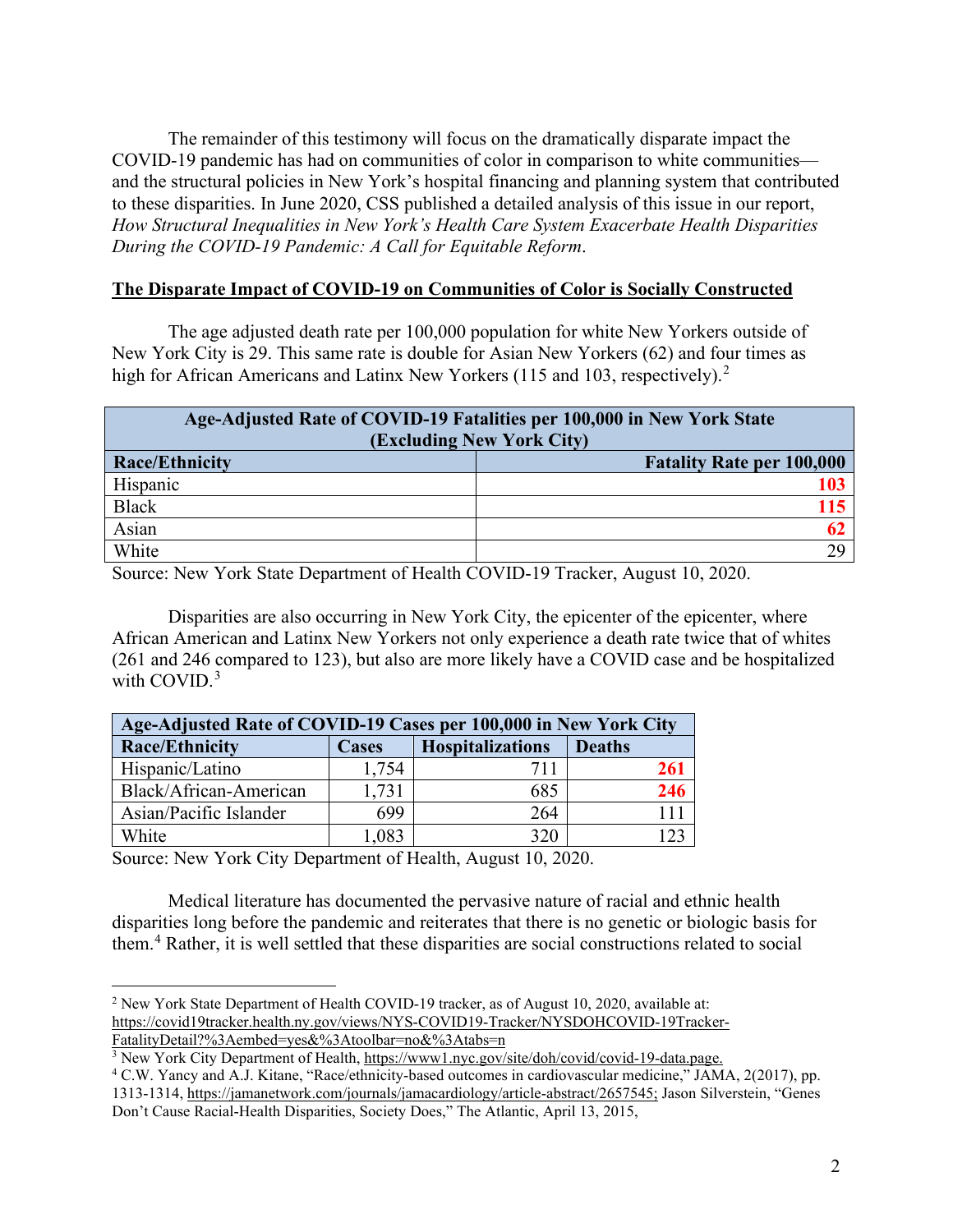determinants of health as experienced in communities of color, such as: the nature and quality of employment opportunities; the quality of housing stock; the proximity to toxic environments; the widespread prevalence of food insecurity; and limited educational opportunities.<sup>[5](#page-2-0)</sup>

For example, many people of color work and live in environments that are injurious for their health and impose higher risks of exposure to COVID-19. Many of these jobs have been classified as "essential" during the pandemic and the workers who fill them have been asked to risk their own health for relatively low pay. In New York City, more than 75 percent of essential and front-line workers are people of color.<sup>[6](#page-2-1)</sup> A recent study found that only 17 percent of Latinx workers and 20 percent of African American workers have jobs that permit working remotely, while 30 percent of white workers can do so.<sup>[7](#page-2-2)</sup> Not only do many of these "essential" jobs have a higher risk of viral exposure but they often lack essential supports such as paid sick leave and comprehensive health coverage.

Similarly, housing policies founded on racially biased zoning and redlining policies have left communities of color living in low-quality housing that engenders poor health.<sup>[8](#page-2-3)</sup> Hypertension, obesity, chronic lung disease, diabetes, and cardiovascular disease— conditions that often lead to severe complications for COVID-19 cases— are more prevalent in non-white communities.<sup>[9](#page-2-4)</sup> In the Bronx, which now has the highest rate of COVID-19 in the state,  $68$ percent of apartments have maintenance defects.<sup>10</sup> Housing disparities also mean that people of color are more likely to live in crowded conditions – when one member of the household is exposed, the effect is multiplied because of the difficulty of social distancing under crowded conditions. [11](#page-2-6)

https://www.theatlantic.com/health/archive/2015/04/genes-dont-cause-racial-health-disparities-societydoes/389637/.

<span id="page-2-0"></span><sup>5</sup> Keith C. Ferdinand and Samar A. Nassar, "African American COVID-19 Mortality: A Sentinel Event," Journal of the American College of Cardiology (2020), doi: [https://doi.org/10.1016/j.jacc.2020.04.040.](https://doi.org/10.1016/j.jacc.2020.04.040)

<span id="page-2-1"></span><sup>6</sup> Yoav Gonen, Ann Choi, and Josefa Velasquez, "NYC Blacks and Hispanics Dying of COVID-19 at Twice the Rate of Whites, Asians," The City, April 8, 2020, https://thecity.nyc/2020/04/nyc-blacks-and-hispanics-dying-of-<br>covid-19-at-twice-the-rate.html.

<span id="page-2-2"></span><sup>&</sup>lt;sup>7</sup> Economic Policy Institute, "Not Everybody Can Work From Home: Blacks and Hispanic Workers Are Much Less Likely to Be Able to Telework," March 19, 2020, [https://www.epi.org/blog/black-and-hispanic-workers-are-much](https://www.epi.org/blog/black-and-hispanic-workers-are-much-less-likely-to-be-able-to-work-from-home/)[less-likely-to-be-able-to-work-from-home/.](https://www.epi.org/blog/black-and-hispanic-workers-are-much-less-likely-to-be-able-to-work-from-home/)

<span id="page-2-3"></span><sup>8</sup> RR Habib et al., "Housing quality and ill health in a disadvantaged urban community," Public Health, Feb. 2009: 174-81, doi: 10.1016/j.puhe.2008.11.2002. J. Valasquez et al., "COVID sends Public Housing-Zone Residents to Hospitals at Unusually High Rates," The City, May 15, 2020.

<span id="page-2-4"></span><sup>9</sup> Shika Garg et al., "Hospitalization Rates and Characteristics of Patients Hospitalized with Laboratory-Confirmed Coronavirus Disease 2019 – COVID-NET, 14 States, March 1-30, 2020," Center for Disease Control and Prevention, Morbidity and Mortality Weekly Report, April 8, 2020, [https://www.cdc.gov/mmwr/volumes/69/wr/mm6915e3.htm.](https://www.cdc.gov/mmwr/volumes/69/wr/mm6915e3.htm)

<span id="page-2-5"></span><sup>&</sup>lt;sup>10</sup> New York City Department of Health Community Health Profiles, [https://www1.nyc.gov/site/doh/data/data](https://www1.nyc.gov/site/doh/data/data-publications/profiles.page)[publications/profiles.page.](https://www1.nyc.gov/site/doh/data/data-publications/profiles.page)

<span id="page-2-6"></span><sup>11</sup> Keeanga-Yamahtta Taylor, "The Black Plague," The New Yorker, April 16, 2020,

<https://www.newyorker.com/news/our-columnists/the-black-plague> and Dan Vergano and Kadia Goba, "Why the Coronavirus is Killing Black Americans at Outsize Rates Across the US," Buzzfeed News, April 10, 2020, [https://www.buzzfeednews.com/article/danvergano/coronavirus-black-americans-covid19.](https://www.buzzfeednews.com/article/danvergano/coronavirus-black-americans-covid19) *See also,* Tenants on the Edge, Community Service Society, April 2018, [https://smhttp-ssl-](https://smhttp-ssl-58547.nexcesscdn.net/nycss/images/uploads/pubs/Tenants_at_the_Edge_-_4_18_18_-_web_2.pdf)

[<sup>58547.</sup>nexcesscdn.net/nycss/images/uploads/pubs/Tenants\\_at\\_the\\_Edge\\_-\\_4\\_18\\_18\\_-\\_web\\_2.pdf](https://smhttp-ssl-58547.nexcesscdn.net/nycss/images/uploads/pubs/Tenants_at_the_Edge_-_4_18_18_-_web_2.pdf)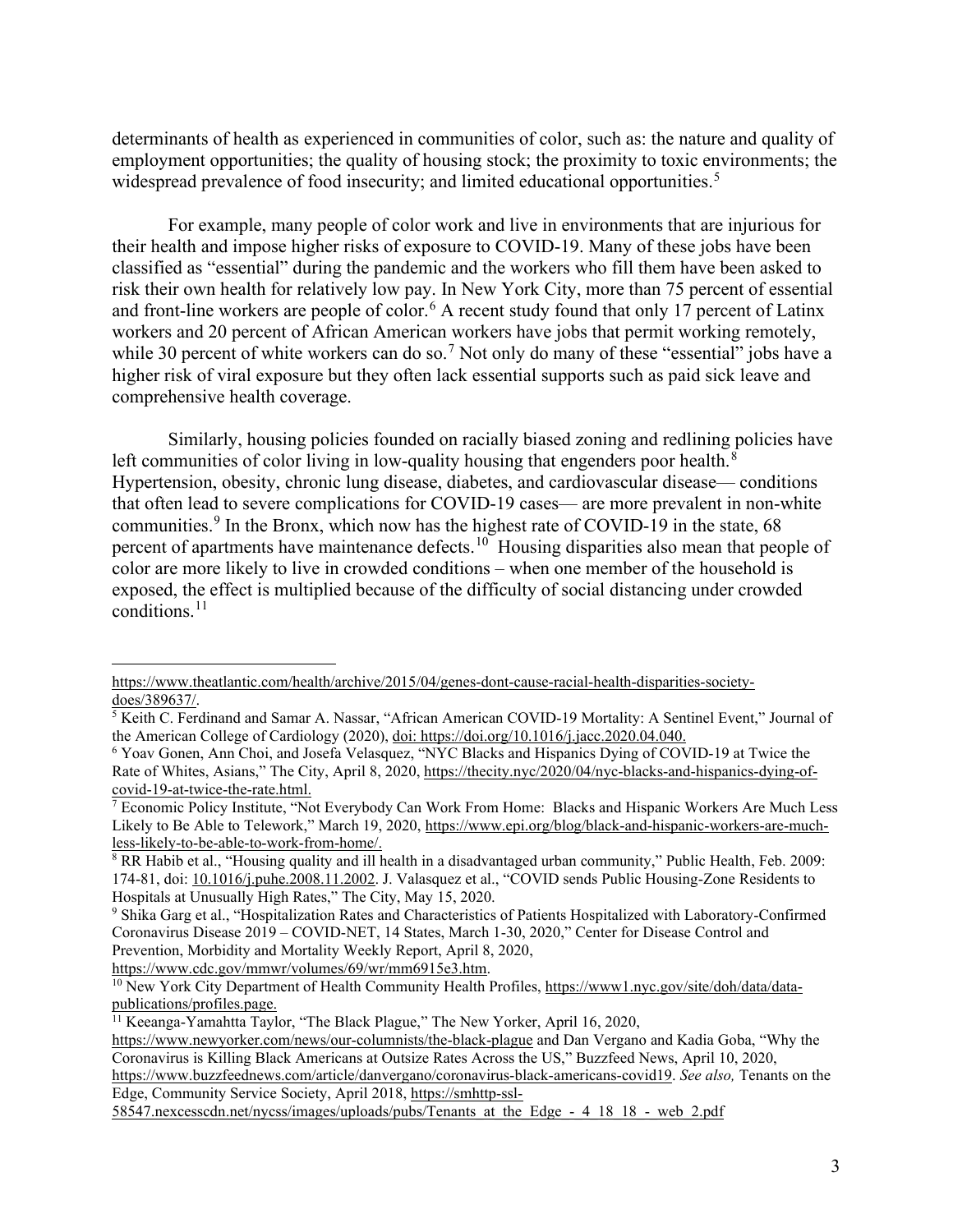These social determinants of health are major drivers of the substantial racial disparities observed during the COVID-19 pandemic. *But it is also important to recognize that before the pandemic, many people of color were already experiencing significant health disparities and relied on an under-resourced health care system—especially in the amount of resources allocated to the hospitals that serve communities of color.*

The remainder of this testimony outlines how these structural deficits in New York's health care system have exacerbated the impact of the COVID-19 pandemic on low-income communities of color.

#### **Disparities in Health Care Affordability: Insurance & Medical Debt**

The most immediate cause of COVID-19's disproportionate impact on people of color may be an inability to access quality, affordable health care. Patients at well-resourced hospitals in Manhattan – hospitals where almost all patients have insurance – may have had significantly higher survival rates than those at safety-net hospitals that have been repeatedly underfunded due to hospital financing and health coverage policies.<sup>[12](#page-3-0)</sup>

According to the Kaiser Family Foundation, lack of access to insurance and high medical costs are major deterrents to seeking testing and treatment.<sup>[13](#page-3-1)</sup> Both issues are more prevalent for people of color than for white people.<sup>[14](#page-3-2)</sup> Enormous numbers of New Yorkers have lost health coverage because of the pandemic and its resultant economic downturn. But loss of coverage has been worse for communities of color: African Americans in New York City reported losing health insurance twice as often as white New Yorkers (14 percent of all households compared to 6 percent);<sup>[15](#page-3-3)</sup> and Latinx New Yorkers reported losing health insurance nearly four times as often as white New Yorkers (23 percent compared to 6 percent).

Likewise, in many parts of New York there are huge differences in the number of residents with medical debt in collections depending on whether the community is majority people of color or majority white. For example, in Onondaga County, 14 percent of residents in white communities had been put into collections because of medical expenses – but in

<span id="page-3-0"></span> $12$  Bryan Rosenthal et al., "Why Surviving the Virus Might Come Down to Which Hospital Admits You," The New York Times, July 1, 2020, [https://www.nytimes.com/2020/07/01/nyregion/Coronavirus-hospitals.html.](https://www.nytimes.com/2020/07/01/nyregion/Coronavirus-hospitals.html)

<span id="page-3-1"></span><sup>&</sup>lt;sup>13</sup> Kaiser Family Foundation, "What Issues Will Uninsured People Face with Testing and Treatment for COVID-19," March 16, 2020, [https://www.kff.org/uninsured/fact-sheet/what-issues-will-uninsured-people-face-with](https://www.kff.org/uninsured/fact-sheet/what-issues-will-uninsured-people-face-with-testing-and-treatment-for-covid-19/)[testing-and-treatment-for-covid-19/.](https://www.kff.org/uninsured/fact-sheet/what-issues-will-uninsured-people-face-with-testing-and-treatment-for-covid-19/)

<span id="page-3-2"></span><sup>&</sup>lt;sup>14</sup> Samantha Artiga, Kendal Orgera, and Anthony Damico, "Changes in Health Coverage by Race and Ethnicity since the ACA, 2010-2018, Kaiser Family Foundation, March 5, 2020, [https://www.kff.org/disparities-policy/issue](https://www.kff.org/disparities-policy/issue-brief/changes-in-health-coverage-by-race-and-ethnicity-since-the-aca-2010-2018/)[brief/changes-in-health-coverage-by-race-and-ethnicity-since-the-aca-2010-2018/](https://www.kff.org/disparities-policy/issue-brief/changes-in-health-coverage-by-race-and-ethnicity-since-the-aca-2010-2018/) and Jamila Taylor, "Racism, Inequality, and Health Care for African Americans," The Century Foundation, December 19, 2019, [https://tcf.org/content/report/racism-inequality-health-care-african-americans/.](https://tcf.org/content/report/racism-inequality-health-care-african-americans/)

<span id="page-3-3"></span><sup>&</sup>lt;sup>15</sup> James A. Parrott and Lina Moe, "The New Strain of Inequality: The Economic Impact of COVID-19 in New York City," The New School Center for New York City Affairs, April 15, 2020,

[https://static1.squarespace.com/static/53ee4f0be4b015b9c3690d84/t/5e974be17687ca34b7517c08/1586973668757/](https://static1.squarespace.com/static/53ee4f0be4b015b9c3690d84/t/5e974be17687ca34b7517c08/1586973668757/NNewStrainofInequality_April152020.pdf) [NNewStrainofInequality\\_April152020.pdf.](https://static1.squarespace.com/static/53ee4f0be4b015b9c3690d84/t/5e974be17687ca34b7517c08/1586973668757/NNewStrainofInequality_April152020.pdf)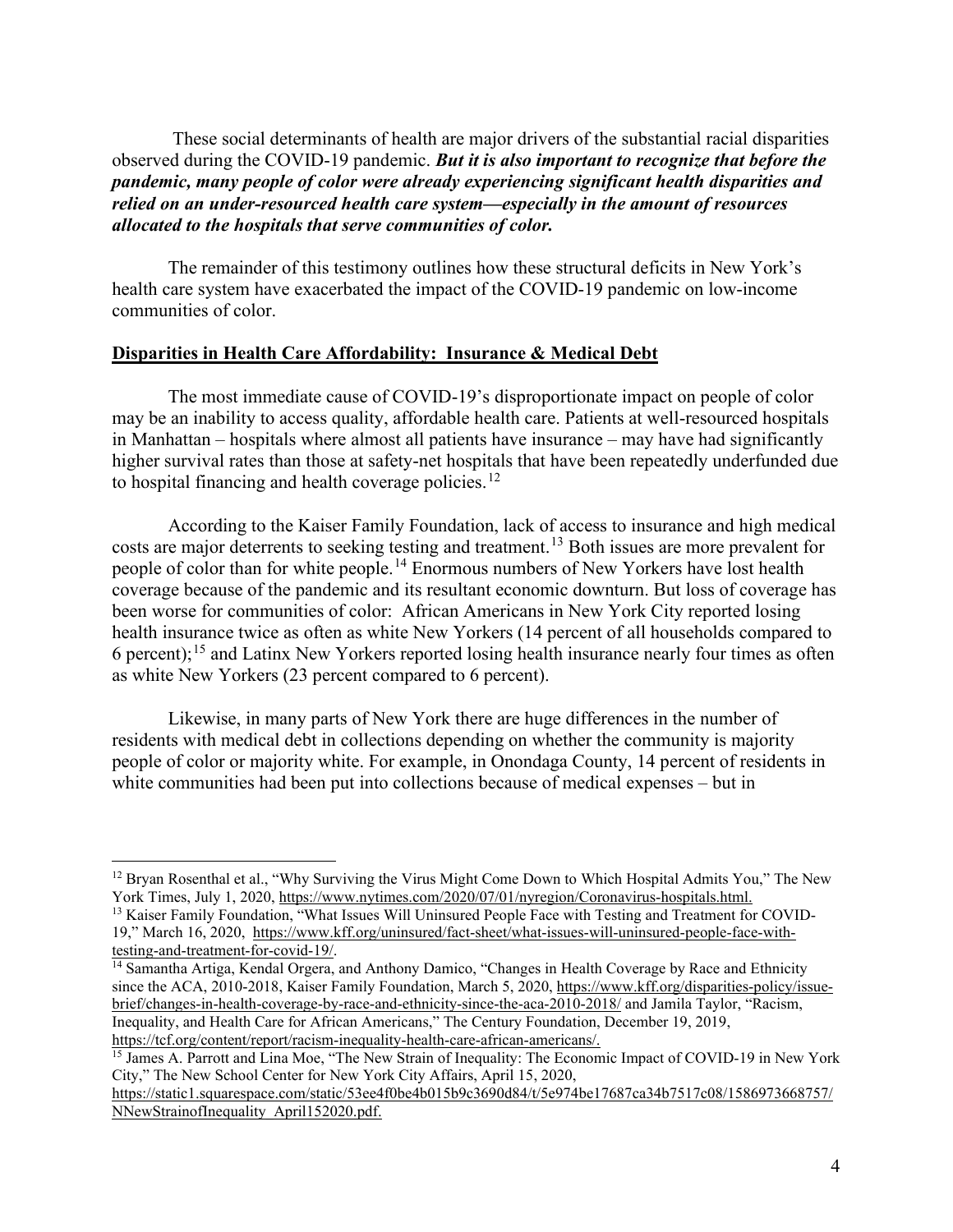| Disparate Impact of the Share of Residents with Medical Debt in Collections |                                |              |                   |
|-----------------------------------------------------------------------------|--------------------------------|--------------|-------------------|
| County                                                                      | White<br><b>Communities of</b> |              | <b>Difference</b> |
|                                                                             | <b>Communities</b>             | <b>Color</b> |                   |
| Onondaga                                                                    | 14%                            | 41%          | 27%               |
| Monroe                                                                      | 7%                             | 26%          | 19%               |
| Albany                                                                      | 10%                            | 26%          | 16%               |
| Erie                                                                        | 8%                             | 22%          | 14%               |
| Schenectady                                                                 | 14%                            | 28%          | 14%               |
| Franklin                                                                    | 11%                            | 19%          | 8%                |
| Westchester                                                                 | 6%                             | 11%          | 8%                |
| Kings                                                                       | $5\%$                          | 7%           | 4%                |
| Rockland                                                                    | 5%                             | 8%           | 3%                |
| Nassau                                                                      | 4%                             | 5%           | 2%                |
| New York                                                                    | $3\%$                          | 4%           | 2%                |
| Richmond                                                                    | 4%                             | $5\%$        | $1\%$             |
| Suffolk                                                                     | $5\%$                          | $5\%$        | $1\%$             |
| <b>Bronx</b>                                                                | 6%                             | 6%           | $0\%$             |
| Queens                                                                      | 5%                             | 5%           | $0\%$             |

communities of color, 41 percent of residents had.<sup>[16](#page-4-0)</sup> The table below reveals the profound medical debt disparities in many New York counties.

Unfortunately, New York's non-profit, charitable hospitals are substantially responsible for these observed disparities in medical debt. In March 2020, CSS published a report, *Discharged into Debt*, which documented that some of New York's non-profit hospitals are highly litigious, contrary to their putative charitable missions. In the past five years, these nonprofit hospitals have sued over 40,000 New Yorkers in nearly every county of the state. An interactive map of these lawsuits by county, listing the hospitals who bring them, is posted on our website.<sup>[17](#page-4-1)</sup>

COVID-19 appears to have had no impact on this behavior and is likely to exacerbate this situation. The case of Janet Mendez, recently profiled in the *New York Times* with a \$400,000 bill for her COVID treatment, underscores the problem.<sup>[18](#page-4-2)</sup> Many hospitals aggressively have continued to file lawsuits against patients throughout the pandemic. A search of just the 14 most litigious hospitals in the New York State Ecourts database indicates that they have filed 689 cases between March and August 2020, despite the fact that courts prohibited new civil case filings for the two months between March 22 and June 9, 2020.

<span id="page-4-0"></span><sup>&</sup>lt;sup>16</sup> Urban Institute, "Debt in America: An Interactive Map," retrieved May 13, 2020, available at [https://apps.urban.org/features/debt-interactive-map/?type=overall&variable=pct\\_debt\\_collections.](https://apps.urban.org/features/debt-interactive-map/?type=overall&variable=pct_debt_collections)

<span id="page-4-1"></span><sup>&</sup>lt;sup>17</sup> Mapping How New York's Hospitals Due Vulnerable Patients, available at:

<https://www.cssny.org/news/entry/mapping-how-new-yorks-hospitals-sue-vulnerable-patients>

<span id="page-4-2"></span><sup>18</sup> J. Goldstein, "She Survived the Coronavirus. Then She Got the \$400,000 Bill." The New York Times*,* June 15, 2020.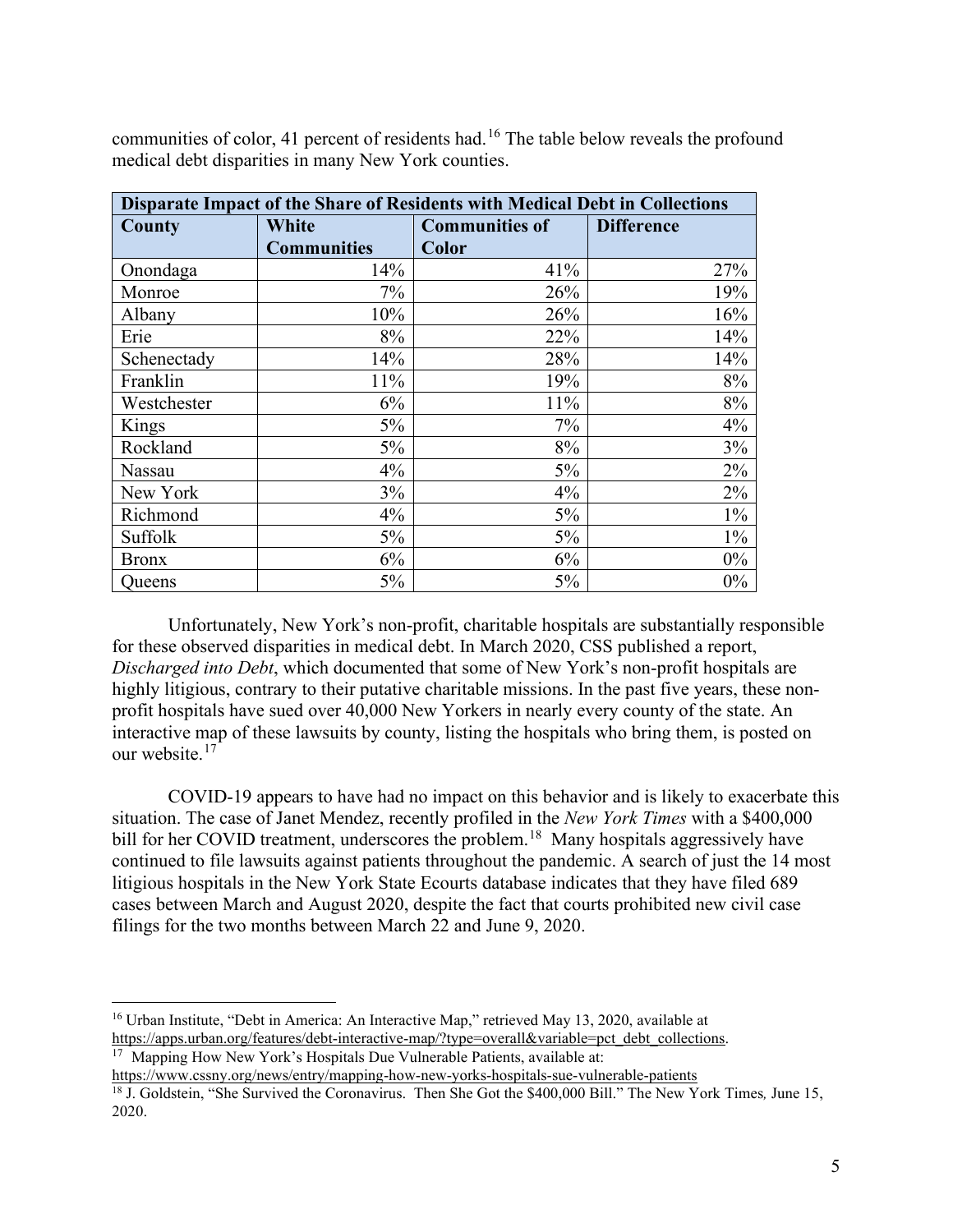| <b>Month</b> | <b>Number of Lawsuits Filed by</b> | <b>Timeline</b>               |
|--------------|------------------------------------|-------------------------------|
|              | <b>Hospitals</b>                   |                               |
| March        | 333                                | Courts closed March 22        |
| April        | O                                  |                               |
| May          | $_{0}$                             |                               |
| June         | 215                                | Courts reopened June 9        |
| July         | 122                                |                               |
| August       | 19                                 | Search results as of August 7 |
| <b>Total</b> | 689                                |                               |

The chart below lists the medical debt lawsuits between March and August 2020 by the name of the hospital:

| Hospital                               | <b>Number of Lawsuits Filed</b> |
|----------------------------------------|---------------------------------|
| John T. Mather Memorial Hospital       | 353                             |
| Nathan Littauer Hospital               | 89                              |
| Samaritan Hospital                     | 68                              |
| NYU Winthrop Hospital                  | 45                              |
| United Health Services Hospitals, Inc. | 42                              |
| North Shore University Hospital        | 35                              |
| <b>Albany Medical Center Hospital</b>  | 16                              |
| Corning Hospital                       | 13                              |
| Crouse Health Hospital Inc             | 13                              |
| Huntington Hospital                    | 7                               |
| Samaritan Medical Center               | 5                               |
| Lenox Hill Hospital                    | 3                               |
| New York Presbyterian                  | 0                               |
| South Nassau Communities Hospital      | 0                               |
| <b>Grand Total</b>                     |                                 |

In the absence of adequate planning and financial support for safety-net hospitals, these disparities in the ability to pay for healthcare contribute to the loss of healthcare infrastructure in communities where people of color live. Reducing disparities in the ability to pay for care would provide more revenue to safety-net hospitals and protecting consumers from unfair medical debt would ensure that all New Yorkers are treated fairly no matter where they seek health care.

#### *Proposed Legislative Response*

*The legislature could address the affordability disparities in coverage and medical debt by:* 

- *Enacting the New York Health Act to provide universal health coverage based on residency in New York State (A4738A/S4840A).*
- *Establishing a State-funded Essential Plan for immigrants to increase revenue for hospitals serving our immigrant communities (A5974/S3900).*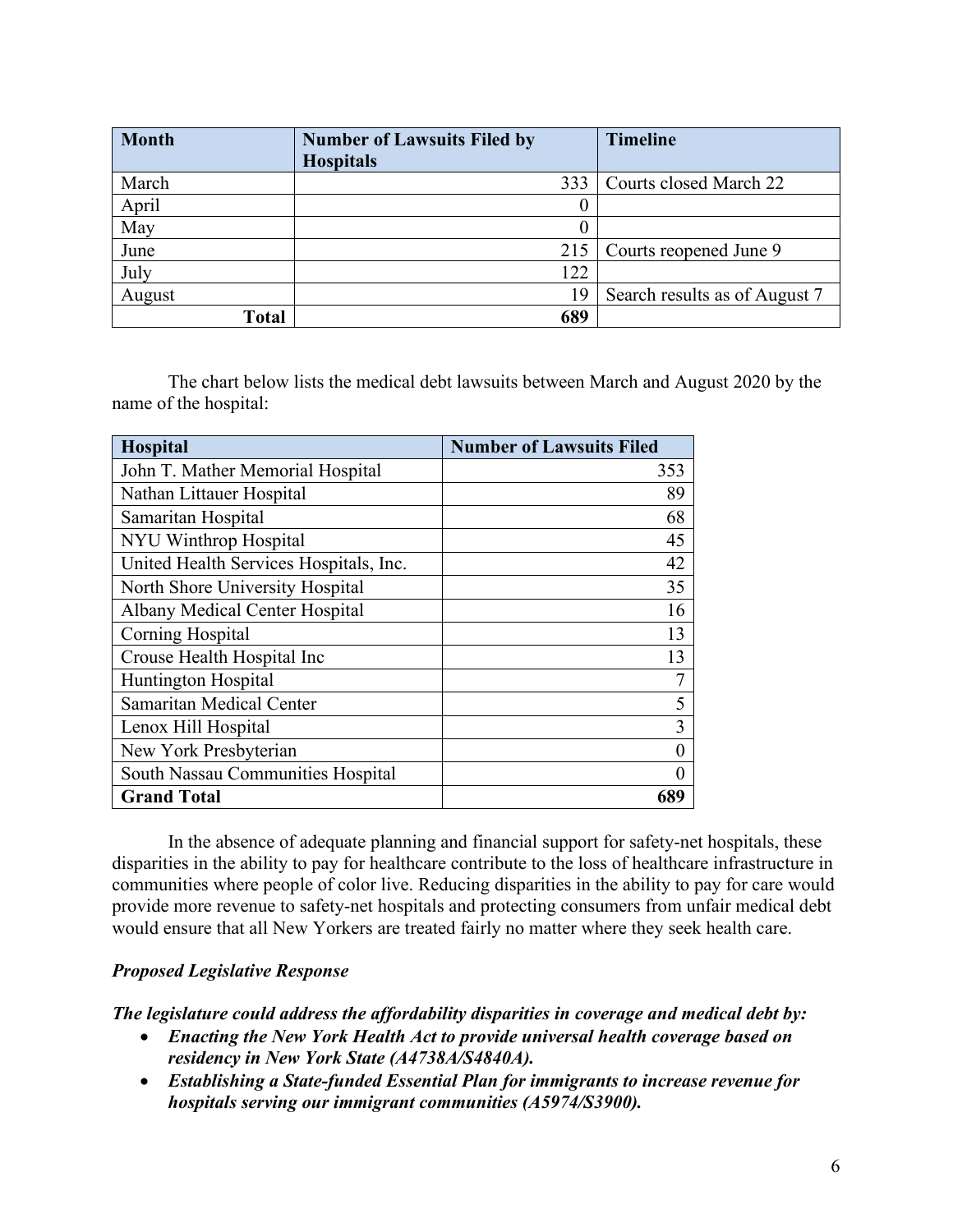• *Enacting the Patient Medical Debt Protection Act (A8639/S6757) to eliminate disparities between hospitals in financial assistance policies and protect New Yorkers who need healthcare from unfair medical debt.*

#### **Disparities in Hospitals and Healthcare Services for Communities of Color**

Further, decisions about health care resources in New York favor wealthier neighborhoods. Since 2003, in the wake of hospital rate deregulation and the elimination of regional health planning agencies, 43 hospitals have closed around New York State, dropping the number of beds statewide from almost 74,000 in 2000 to just 53,000 in 2020.<sup>[19](#page-6-0)</sup> Previously, New York's all payer rate regulation system ensured that safety-net hospitals had adequate support to survive.<sup>[20](#page-6-1)</sup> These hospital closures mostly occurred in poor neighborhoods where there were fewer patients who could pay – not fewer patients.<sup>[21](#page-6-2)</sup>

As shown in the table below, in New York City, most of these closures occurred in the same neighborhoods where there are more New Yorkers that are falling ill and dying from COVID-19. Manhattan, which only has 12 COVID-19 cases per 1,000 residents, has 6.4 hospital beds per resident. In the Bronx, with a COVID-19 rate over twice as high, there are only 2.7 hospital beds for every 1,000 residents. Queens has the biggest population of the five boroughs and a high rate of COVID-19 cases – but has the least hospital beds at only 1.5 per 1,000 residents.

| Hospital Beds Compared to COVID-19 Cases in New York City's Five<br><b>Boroughs</b> |                       |                           |  |
|-------------------------------------------------------------------------------------|-----------------------|---------------------------|--|
| <b>Borough</b>                                                                      | Beds per 1,000 People | <b>COVID-19 Cases per</b> |  |
|                                                                                     |                       | 1,000 People              |  |
| <b>Bronx</b>                                                                        | 2.7                   | 27                        |  |
| Brooklyn                                                                            | 2.2                   | 17                        |  |
| Manhattan                                                                           | 6.4                   | 12                        |  |
| Queens                                                                              | 1.5                   | 22                        |  |
| Staten Island                                                                       | 2.5                   | 25                        |  |

All hospitals in New York are non-profits that pay no taxes and receive billions of dollars in federal and state support every year. However, state funding is not allocated based on rigorous

<span id="page-6-0"></span><sup>&</sup>lt;sup>19</sup> David Robinson, April 10, 2020, LoHud/USA Today, "Why NY hospital closures, cutbacks made COVID-19 pandemic worse,[" https://www.recordonline.com/news/20200410/why-ny-hospital-closures-cutbacks-made-covid-](https://www.recordonline.com/news/20200410/why-ny-hospital-closures-cutbacks-made-covid-19-pandemic-worse)[19-pandemic-worse.](https://www.recordonline.com/news/20200410/why-ny-hospital-closures-cutbacks-made-covid-19-pandemic-worse) C. Campanile, "New York Has Thrown Away 20,000 Beds, Complicating Coronavirus Fight," New York Post, March 17, 2020, [https://nypost.com/2020/03/17/new-york-has-thrown-away-20000-hospital-beds](https://nypost.com/2020/03/17/new-york-has-thrown-away-20000-hospital-beds-complicating-coronavirus-fight/)[complicating-coronavirus-fight/.](https://nypost.com/2020/03/17/new-york-has-thrown-away-20000-hospital-beds-complicating-coronavirus-fight/)

<span id="page-6-2"></span><span id="page-6-1"></span><sup>&</sup>lt;sup>20</sup> Sharon Shallit, Steven Fass, and Mark Nowak, "Out of the Frying Pan: New York City Hospitals in the Era of Deregulation," Health Affairs, January 2002[, https://www.healthaffairs.org/doi/full/10.1377/hlthaff.21.1.127.](https://www.healthaffairs.org/doi/full/10.1377/hlthaff.21.1.127) <sup>21</sup> Lena Afridi and Chris Walters, "Land Use Decisions Have Life and Death Consequences," Association for Neighborhood & Housing Development, April 10, 2020[, https://anhd.org/blog/land-use-decisions-have-life-and](https://anhd.org/blog/land-use-decisions-have-life-and-death-consequences)[death-consequences.](https://anhd.org/blog/land-use-decisions-have-life-and-death-consequences)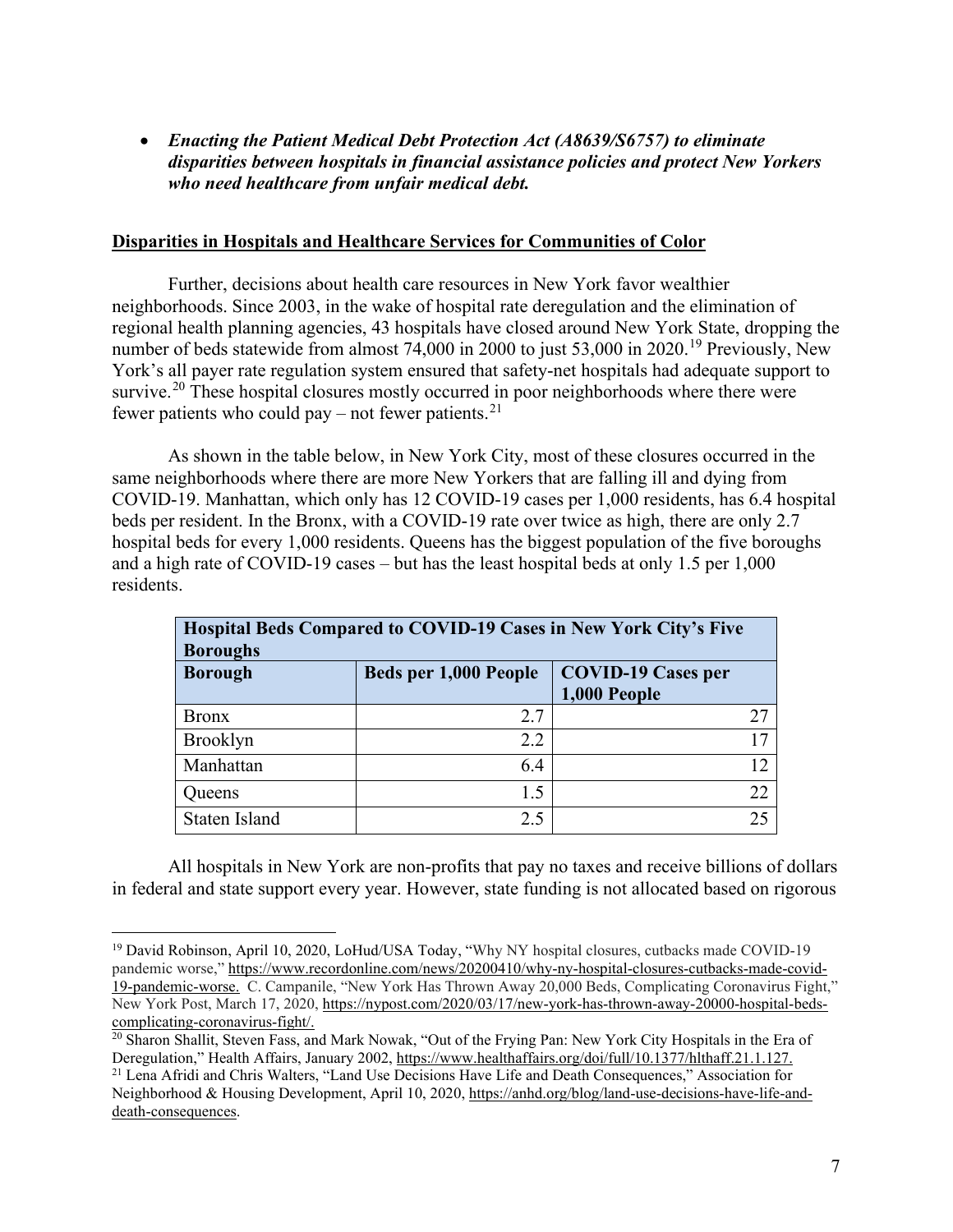health planning that takes population need into account. State support often goes to hospitals with no allowances for their patient mix or revenue. When this support is given to hospitals that are otherwise already well-resourced, it means less for those hospitals that are not.

The allocation of New York's \$1.1 billion Indigent Care Pool is yet another example of structural policy decisions that result in profound disparities in communities of color and the safety-net hospitals that serve them. This funding is provided to relatively well-heeled hospitals even when they fail to provide patients with financial assistance.<sup>[22](#page-7-0)</sup> The safety-net hospitals that logically would receive most of this support because of their high volume of uninsured or Medicaid-covered patients are often at the bottom of the list for Indigent Care Pool funding, while hospitals with huge surpluses receive the most funding.

To make matters worse, the non-profit hospitals that sued the most patients received millions of dollars from the Indigent Care Pool in excess of the costs of indigent care they provided.[23](#page-7-1) Unlike every other state in the nation, New York does not target these funds to safety-net hospitals, which are defined to be the top quartile of hospitals in a state that serve Medicaid and uninsured patients.<sup>[24](#page-7-2)</sup> Instead, New York only apportioned \$520 million (or 46%) of the \$1.13 billion ICP funds to the top 25 percent of safety-net hospitals and \$672 million to the bottom 75 percent of hospitals that do not serve nearly as many low-income people.<sup>[25](#page-7-3)</sup>

Taken over the past 20 years, New York's choice to direct over half of its ICP allocation to hospitals that do not serve a substantial number of Medicaid and uninsured patients has meant its safety-net hospitals received roughly \$13.4 billion less in funding than they would have if they had been located in any other state in the country.

Federal COVID-19 financing has only exacerbated these fiscal disparities between the rich and poor communities. The initial distributions of the Provider Relief Fund created by the federal Coronavirus Aid, Relief, and Economic Security (CARES) were based on the provider's revenue in 2018 – a formula guaranteed to short-change safety-net providers that serve low-income patients.<sup>[26](#page-7-4)</sup> Additional funding waves attempted—but failed—to address this initial inequity. Two rounds of High Impact payments went to hospitals who had served over 160 COVID-19 patients between January 1 and June 10 and other rounds of funding went to

<span id="page-7-0"></span><sup>&</sup>lt;sup>22</sup> Carrie Tracy, Elisabeth Benjamin, and Amanda Dunker, "Unintended Consequences: How New York State Patients and Safety-Net Hospitals Are Shortchanged," Community Service Society of New York, January 2018, [https://nyshealthfoundation.org/wp-content/uploads/2018/01/new-york-state-patients-safety-net-hospitals-jan-](https://nyshealthfoundation.org/wp-content/uploads/2018/01/new-york-state-patients-safety-net-hospitals-jan-2018.pdf)[2018.pdf.](https://nyshealthfoundation.org/wp-content/uploads/2018/01/new-york-state-patients-safety-net-hospitals-jan-2018.pdf)<br><sup>23</sup> Amanda Dunker and Elisabeth Benjamin, "Discharged Into Debt: New York's Non-Profit Hospitals Are Suing

<span id="page-7-1"></span>Patients," March 2020[, https://smhttp-ssl-](https://smhttp-ssl-58547.nexcesscdn.net/nycss/images/uploads/pubs/2020_Hospital_Report_V3_web.pdf)

<span id="page-7-2"></span>[<sup>58547.</sup>nexcesscdn.net/nycss/images/uploads/pubs/2020\\_Hospital\\_Report\\_V3\\_web.pdf.](https://smhttp-ssl-58547.nexcesscdn.net/nycss/images/uploads/pubs/2020_Hospital_Report_V3_web.pdf) <sup>24</sup> J.P. Sutton et al., "Statistical Brief #213: Characteristics of Safety-Net Hospitals, 2014," Healthcare Cost and Utilization Project, Agency for Healthcare Research and Quality, October 2016.

<span id="page-7-3"></span><sup>&</sup>lt;sup>25</sup> New York State Department of Health, 2018 Hospital Institutional Cost Reports and 2016 Hospital Inpatient Discharges (SPARCS de-identified), Bureau of Health Informatics, Office of Patient Quality and Patient Safety, New York State Department of Health.

<span id="page-7-4"></span><sup>&</sup>lt;sup>26</sup> United States Department of Health and Human Services, "CARES Act Provider Relief Fund Frequently Asked Questions," available a[t https://www.hhs.gov/sites/default/files/provider-relief-fund-general-distribution-faqs.pdf.](https://www.hhs.gov/sites/default/files/provider-relief-fund-general-distribution-faqs.pdf)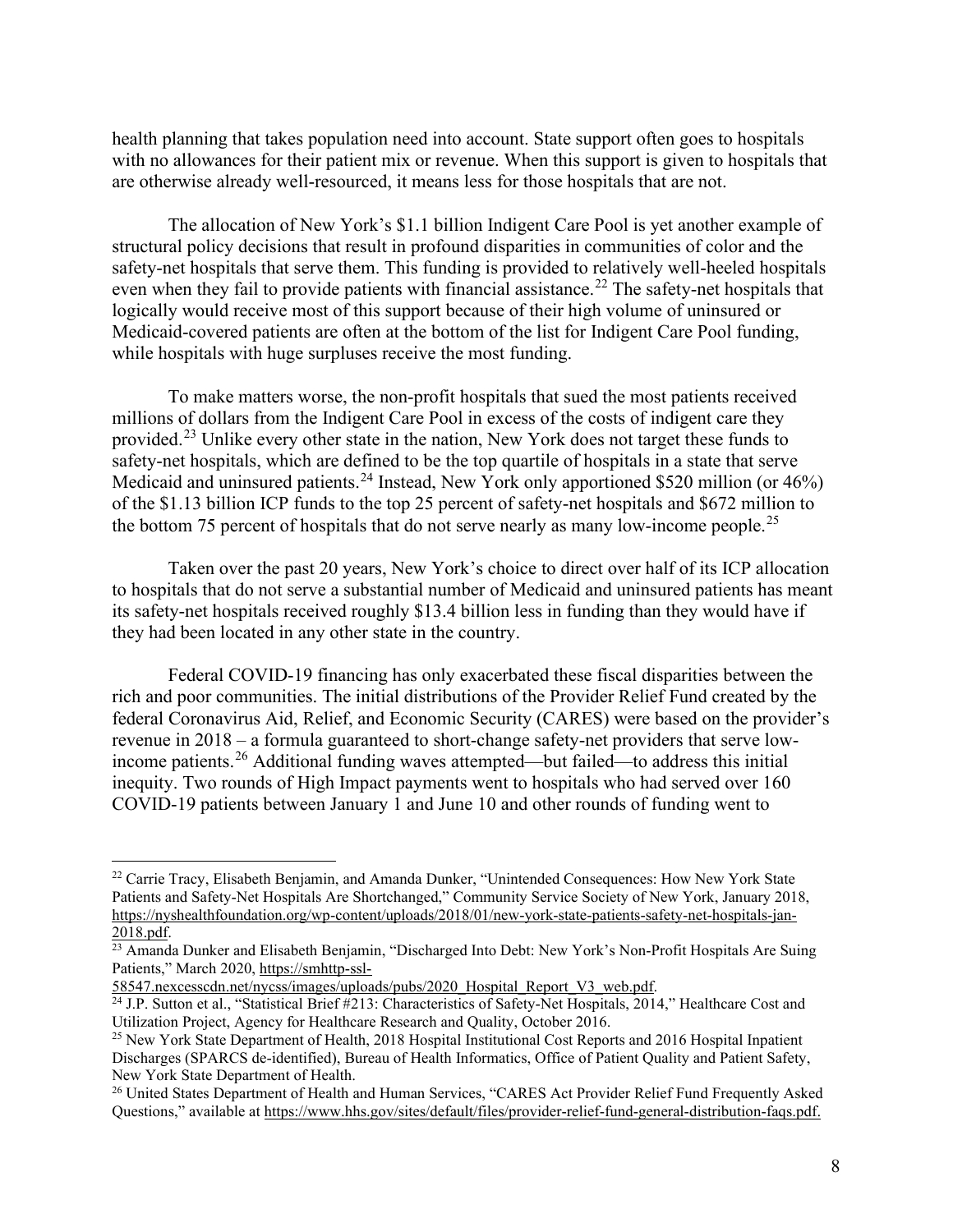hospitals based on their patient mix (those with many uninsured patients, for example).<sup>[27](#page-8-0)</sup> But as of August, it still appears that New York's safety-net hospitals have been short-changed by the provider relief payments.[28](#page-8-1)

New York City's Health and Hospitals Corporation received the highest total payment (\$745 million). However, that was for all 11 of its hospitals, which is just about \$68 million per hospital. Other hospitals in the top ten received much more than \$68 million, though they appear to be individual facilities. For example, New York Presbyterian shows up twice in the top ten, receiving about \$570 million for The New York and Presbyterian Hospital and an additional \$160 million for its hospital in Queens. $29$ 

**Ten Highest Provider Relief CARES Act Payments to New York Providers, as of August 6, 2020**

| <b>Hospital</b>                                   | <b>Payment</b> |
|---------------------------------------------------|----------------|
| NYC Health and Hospitals Corporation              | \$745,000,000  |
| The New York and Presbyterian Hospital            | \$570,000,000  |
| Montefiore Medical Center                         | \$468,000,000  |
| NYU Langone Hospitals                             | \$427,000,000  |
| Long Island Jewish Medical Center                 | \$377,000,000  |
| Mount Sinai                                       | \$263,000,000  |
| North Shore University Hospital                   | \$203,000,000  |
| <b>Westchester County Health Care Corporation</b> | \$178,000,000  |
| <b>Beth Israel Medical Center</b>                 | \$161,000,000  |
| NewYork-Presbyterian-Queens                       | \$160,000,000  |

Displaying federal provider payments by county makes it clear that the High Impact targeted distribution failed to target funding to the hospitals in the areas with the most COVID-19 cases.[30](#page-8-3) As of August 6, New York State had almost 419,000 COVID-19 cases confirmed by testing. Providers in New York received a total of \$9.2 billion, on average about \$22,000 for every positive COVID-19 test. Outside of New York City, the totals awarded to providers in each county varied enormously. Providers in Franklin County, where there were 56 cases, received a total of \$15 million or \$297,000 for every case. That is almost 150 times more than

<span id="page-8-0"></span> $27$  These funds were meant to provide hospitals with \$50,000 per eligible admission plus some additional funding based on their portion of Medicare Disproportionate Share (DHS) payments and their Medicare Uncompensated Care Payments. Another targeted distribution went to hospitals with low profit margins or surpluses, uncompensated care costs of at least \$25,000 per bed, and a Medicare Disproportionate Patient Percentage of at least 20.2 percent. 28 United States Centers for Disease Control and Prevention, "HHS Provider Fund," data downloaded August 6, 2020 at [https://data.cdc.gov/Administrative/HHS-Provider-Relief-Fund/kh8y-3es6.](https://data.cdc.gov/Administrative/HHS-Provider-Relief-Fund/kh8y-3es6) The payment totals in this dataset include general and targeted distributions for which the provider accepted the payment.

<span id="page-8-2"></span><span id="page-8-1"></span> $^{29}$  Similarly, Montefiore Medical Center is in the top ten, receiving \$468 million, but also received additional separate payments for its hospitals in New Rochelle and Mount Vernon. North Shore University Hospital and Long Island Jewish Medical Center are both part of the Northwell Health System, yet received two separate payments of hundreds of millions of dollars.

<span id="page-8-3"></span><sup>&</sup>lt;sup>30</sup> New York State Department of Health, "COVID-19 Tracker," accessed August 6, 2020 at [https://covid19tracker.health.ny.gov/views/NYS-COVID19-Tracker/NYSDOHCOVID-19Tracker-](https://covid19tracker.health.ny.gov/views/NYS-COVID19-Tracker/NYSDOHCOVID-19Tracker-Map?%3Aembed=yes&%3Atoolbar=no&%3Atabs=n)[Map?%3Aembed=yes&%3Atoolbar=no&%3Atabs=n.](https://covid19tracker.health.ny.gov/views/NYS-COVID19-Tracker/NYSDOHCOVID-19Tracker-Map?%3Aembed=yes&%3Atoolbar=no&%3Atabs=n)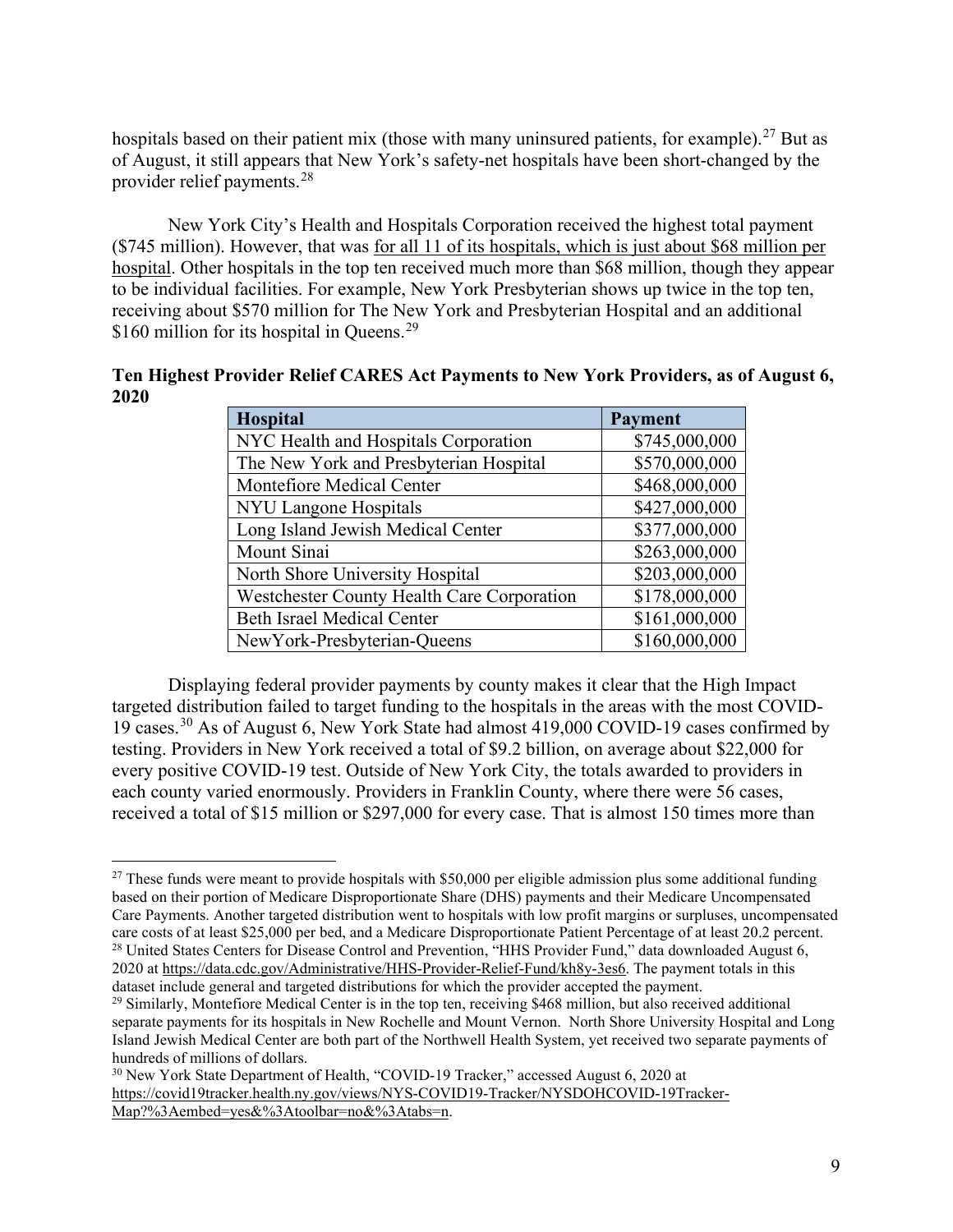providers in Putnam County, where there were 1,444 cases. Putnam County providers received a total of \$2.8 million, just about \$2,000 per case.

In New York City, these disparities continue to occur. Providers in Manhattan received almost ten times as much relief funding per case as those in Queens.<sup>[31](#page-9-0)</sup> Residents from all over New York City seek care in Manhattan, so it is expected that providers there would treat more patients for COVID-19 than just the residents of Manhattan who tested positive. However, fatalities are reported by place of death – so relief funding per fatality reflects the burden experienced by the providers. Using that metric, providers in Manhattan received five times more relief funding than those in Queens – and twice as much as those in Staten Island, whose providers received the next highest payments.

#### **Upstate Counties Receiving the Highest and Lowest CARES Act Provider Relief Funds As of August 6, 2020**

| <b>County</b>    | <b>Positive COVID-19 Tests</b> | <b>Relief Funds per Positive Test</b> |
|------------------|--------------------------------|---------------------------------------|
| Franklin         | 52                             | \$297,000                             |
| Otsego           | 115                            | \$291,000                             |
| Clinton          | 127                            | \$266,000                             |
| Schuyler         | 22                             | \$217,000                             |
| Lewis            | 39                             | \$175,000                             |
| <b>Statewide</b> | 418,928                        | \$22,000                              |
| Wayne            | 249                            | \$6,000                               |
| Washington       | 256                            | \$5,000                               |
| Hamilton         | 8                              | \$4,000                               |
| Tioga            | 193                            | \$3,000                               |
| Putnam           | 1,444                          | \$2,000                               |

#### **Relief Funds Given to NYC Providers by COVID-19 Cases and Deaths**

| <b>Borough</b>   | <b>Positive COVID-19</b> | <b>Relief Funding per</b> | <b>Relief Funding per</b> |
|------------------|--------------------------|---------------------------|---------------------------|
|                  | <b>Tests</b>             | <b>Positive Test</b>      | <b>COVID-19 Death</b>     |
| Manhattan        | 30,799                   | \$72,000                  | \$662,000                 |
| Staten Island    | 14,877                   | \$16,000                  | \$323,000                 |
| Brooklyn         | 62,890                   | \$15,000                  | \$212,000                 |
| <b>Bronx</b>     | 49,980                   | \$10,000                  | \$172,000                 |
| Queens           | 68,368                   | \$7,000                   | \$126,000                 |
| <b>Statewide</b> | 418,928                  | \$22,000                  | \$366,000                 |

Policies like this established nearly insurmountable structural inequities. As a result, the hospitals that anchor care in low-income communities of color that are suffering the most from COVID-19 were already under-resourced, even before the pandemic started.

<span id="page-9-0"></span> $31$  After redistributing Health & Hospitals' total payment across the boroughs according to where their hospitals are located.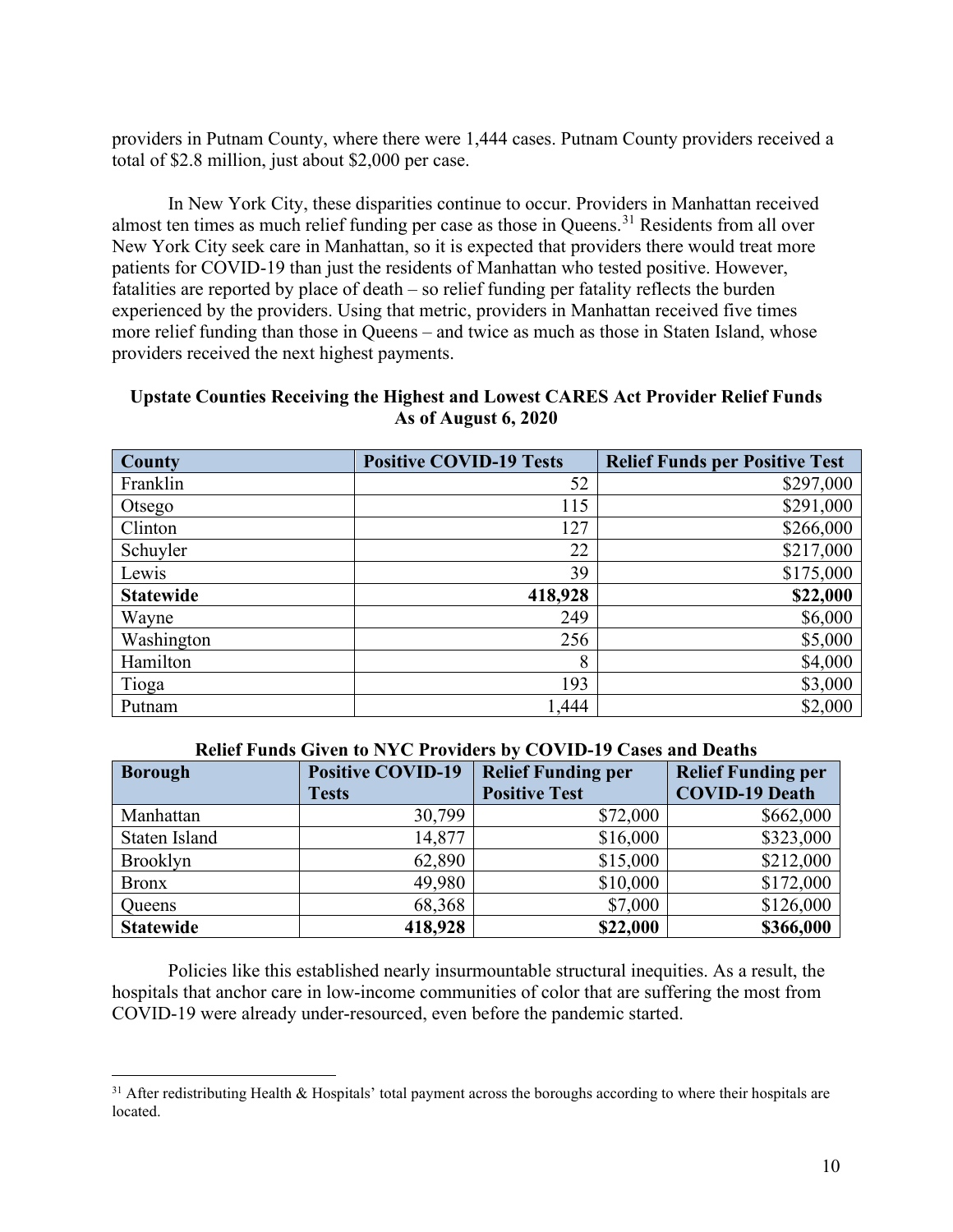#### *Proposed Legislative Response:*

- *Ensure adequate resources go to hospitals defined by State law as Enhanced Safety Net Hospitals[32](#page-10-0)*
	- o *Do not approve Medicaid cuts to Enhanced Safety Net Hospitals as defined by State law*
	- o *Increase the Medicaid reimbursement rate for Enhanced Safety Net Hospitals to ensure that they are able to continue to operate in low-income communities of color*
	- o *Restrict Indigent Care Pool funding to Enhanced Safety Net Hospitals*
- *Return to an all payer hospital reimbursement system or adopt a global budgeting system for hospital reimbursements.*
- *Restore a meaningful state health planning system that ensures that communities of color and low-income communities have adequate hospital capacity.*

Thank you again for providing me with the opportunity to testify at today's important hearing. Information about programs that CSS operates that can assist your constituents is provide below.

Should you have any questions or seek further elaboration, please do not hesitate to contact me at: [ebenjamin@cssny.org](mailto:ebenjamin@cssny.org) or (212) 614-5461.

<span id="page-10-0"></span><sup>&</sup>lt;sup>32</sup> Jill Furillo, "The Key to Funding New York's Hospitals," New York State Nurses Association, <https://www.nysna.org/key-funding-new-york%E2%80%99s-hospitals#.XzLWca-Sk2w>